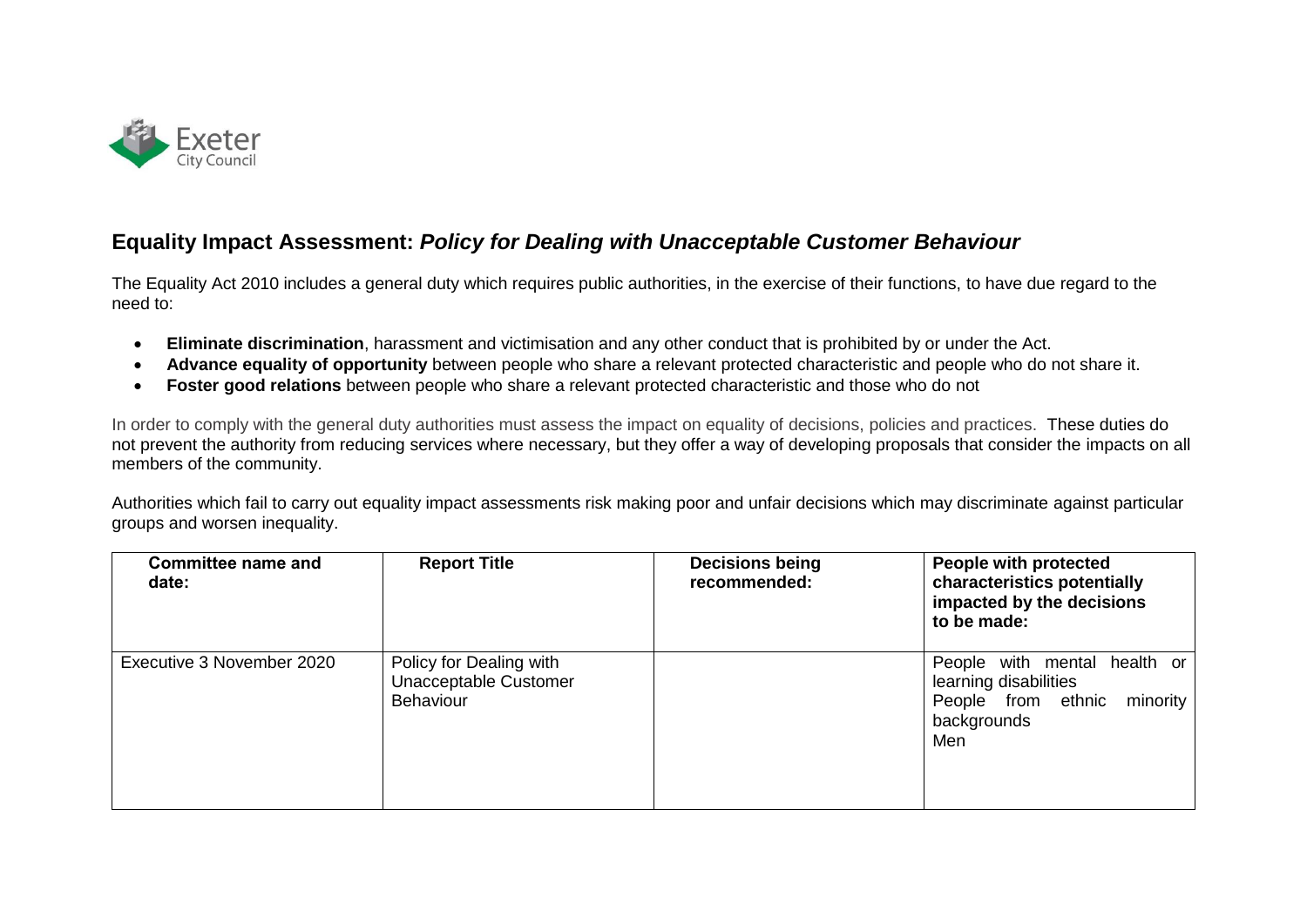**Factors to consider in the assessment:** For each of the groups below, an assessment has been made on whether the proposed decision will have a **positive, negative or neutral impact.** This is must be noted in the table below alongside brief details of why this conclusion has been reached and notes of any mitigation proposed. Where the impact is negative, a **high, medium or low assessment** is given. The assessment rates the impact of the policy based on the current situation (i.e. disregarding any actions planned to be carried out in future).

**High impact** – a significant potential impact, risk of exposure, history of complaints, no mitigating measures in place etc. **Medium impact** –some potential impact exists, some mitigating measures are in place, poor evidence **Low impact** – almost no relevancy to the process, e.g. an area that is very much legislation led and where the Council has very little discretion

| Protected characteristic/ area of                                                             | <b>Positive</b>                  | High,            | Reason                                                                                                                                                                                                                                                                                                                                                                                                                                                                                                                                                                                                                                                                                                                                                                                                                                                                                                                                 |
|-----------------------------------------------------------------------------------------------|----------------------------------|------------------|----------------------------------------------------------------------------------------------------------------------------------------------------------------------------------------------------------------------------------------------------------------------------------------------------------------------------------------------------------------------------------------------------------------------------------------------------------------------------------------------------------------------------------------------------------------------------------------------------------------------------------------------------------------------------------------------------------------------------------------------------------------------------------------------------------------------------------------------------------------------------------------------------------------------------------------|
| interest                                                                                      | or                               | <b>Medium or</b> |                                                                                                                                                                                                                                                                                                                                                                                                                                                                                                                                                                                                                                                                                                                                                                                                                                                                                                                                        |
|                                                                                               | <b>Negative</b><br><b>Impact</b> | Low<br>Impact    |                                                                                                                                                                                                                                                                                                                                                                                                                                                                                                                                                                                                                                                                                                                                                                                                                                                                                                                                        |
| Race and ethnicity (including<br>Gypsies and Travellers; migrant<br>workers; asylum seekers). | Positive<br>impact               | Medium<br>impact | The policies and procedures will have a positive impact on people with<br>minority cultural backgrounds for whom body language carries different<br>meaning. The Step Away Guidance (para 2.2), which supports this<br>policy, makes it clear that staff should be mindful of both their own and<br>the customer's body language which may be interpreted to be<br>aggressive when it is not.<br>The documents can be translated into other formats and languages on<br>request and interpreters will be used in meetings with the customer as<br>needed.<br>The Employee Protection Register does not record ethnic background<br>so it is not possible to say for certain how many Black, Asian and<br>Minority Ethnic customers would be affected by the policies however<br>anecdotal evidence from the members of the Safety of Employees<br>Review Group suggests this is less than 10% of the current cases on the<br>register. |
|                                                                                               |                                  |                  | The Policy and supporting guidance provide clarity for customers on<br>how cases will be dealt with.                                                                                                                                                                                                                                                                                                                                                                                                                                                                                                                                                                                                                                                                                                                                                                                                                                   |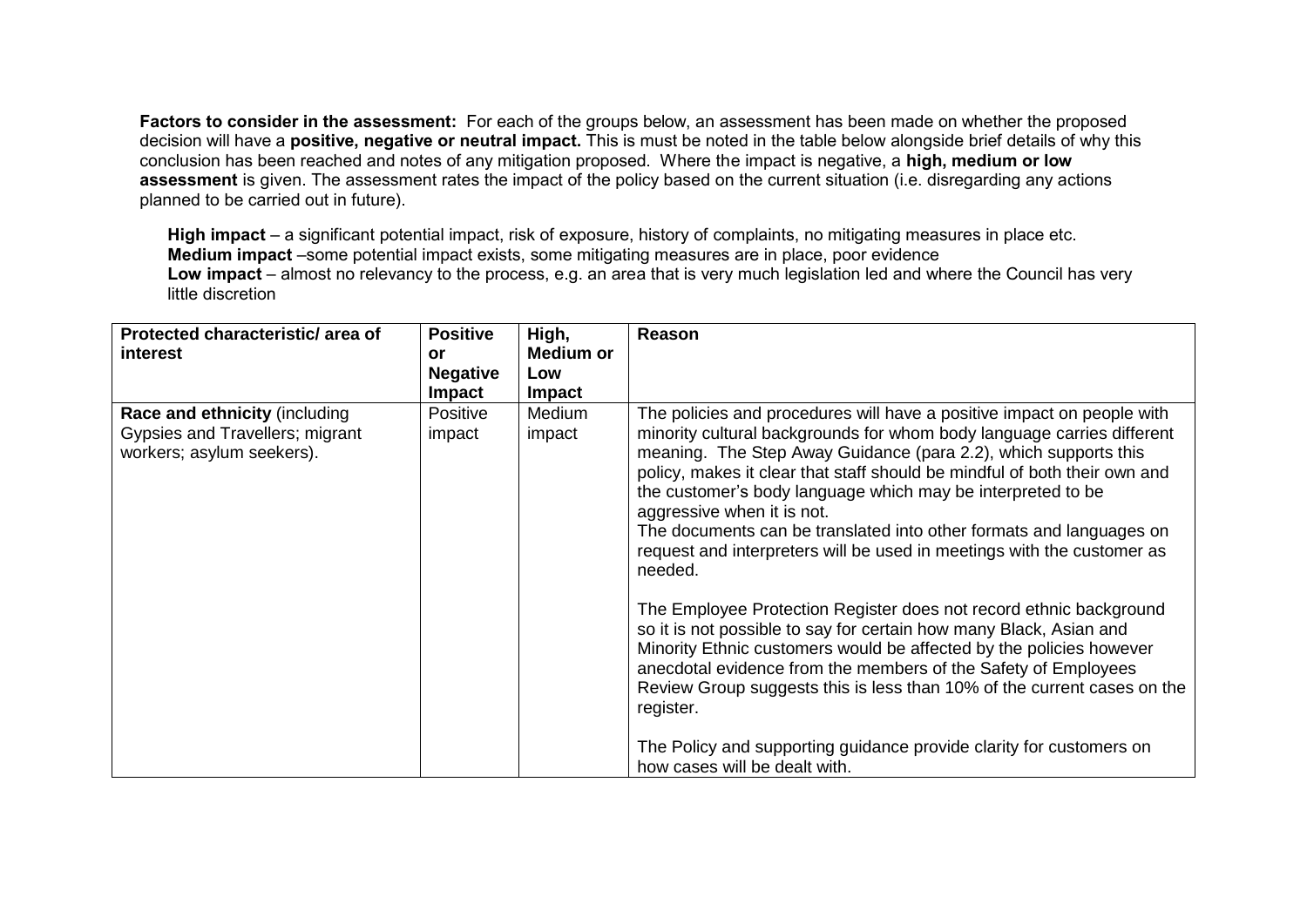| <b>Disability:</b> as defined by the Equality<br>Act $-$ a person has a disability if they<br>have a physical or mental impairment<br>that has a substantial and long-term<br>adverse impact on their ability to carry<br>out normal day-to-day activities. | Positive<br>impact | High impact      | The Employee Protection Register does not record whether the<br>customers have a disability however anecdotal evidence from the<br>members of the Safety of Employees Review Group suggests that the<br>majority have mental health issues or drug or alcohol dependency.<br>The Unacceptable Customer Behaviour Policy section 9 states that<br>officers must be mindful of the impact of disability, mental health and<br>drug and alcohol dependency on behaviour and the Council's duties<br>under the Equality Act 2010 and Safeguarding Policy.<br>The Step Away Guidance (para 2.2) which supports this document |
|-------------------------------------------------------------------------------------------------------------------------------------------------------------------------------------------------------------------------------------------------------------|--------------------|------------------|-------------------------------------------------------------------------------------------------------------------------------------------------------------------------------------------------------------------------------------------------------------------------------------------------------------------------------------------------------------------------------------------------------------------------------------------------------------------------------------------------------------------------------------------------------------------------------------------------------------------------|
|                                                                                                                                                                                                                                                             |                    |                  | makes it clear that staff should be mindful of both their own and the<br>customer's body language which may be interpreted to be aggressive<br>when it is not. Customers with disabilities including mental health and<br>learning disabilities may have difficulty communicating and become<br>frustrated which may be perceived as aggressive.<br>The Policy and supporting guidance provide clarity for customers on<br>how cases will be dealt with.                                                                                                                                                                |
| Sex/Gender                                                                                                                                                                                                                                                  | Negative<br>impact | Medium<br>impact | Of the 66 cases currently held on the Employee Protection Register,<br>82% of customers identify as male. However this number still<br>represents a tiny proportion of our customer base so will not impact on<br>men as a large group affected by potential risk assessments and<br>subsequent mitigating actions.                                                                                                                                                                                                                                                                                                     |
|                                                                                                                                                                                                                                                             | Positive<br>impact | High impact      | The Policy and supporting guidance provide clarity for customers on<br>how cases will be dealt with.                                                                                                                                                                                                                                                                                                                                                                                                                                                                                                                    |
| <b>Gender reassignment</b>                                                                                                                                                                                                                                  |                    |                  |                                                                                                                                                                                                                                                                                                                                                                                                                                                                                                                                                                                                                         |
| Religion and belief (includes no<br>belief, some philosophical beliefs such<br>as Buddhism and sects within<br>religions).                                                                                                                                  |                    |                  |                                                                                                                                                                                                                                                                                                                                                                                                                                                                                                                                                                                                                         |
| <b>Sexual orientation (including</b><br>heterosexual, lesbian, gay, bisexual).                                                                                                                                                                              |                    |                  |                                                                                                                                                                                                                                                                                                                                                                                                                                                                                                                                                                                                                         |